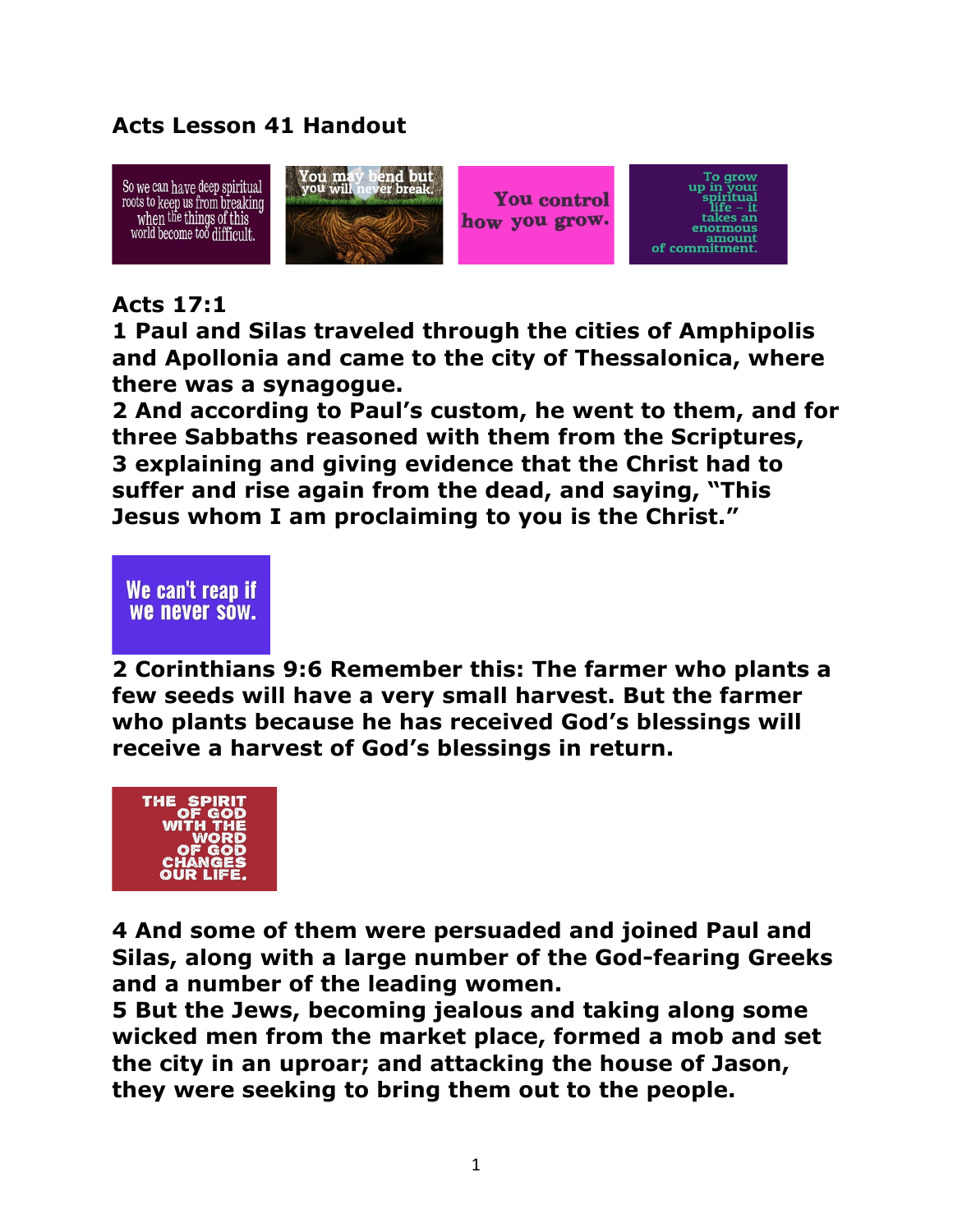**6 When they did not find them, they began dragging Jason and some brethren before the city authorities, shouting, "These men who have upset the world have come here** 

**also;** 

**7 and Jason has welcomed them, and they all act contrary to the decrees of Caesar, saying that there is another king, Jesus."** 

**8 They stirred up the crowd and the city authorities who heard these things.** 

**9 And when they had received a pledge from Jason and the others, they released them.** 

**10 The brethren immediately sent Paul and Silas away by night to Berea, and when they arrived, they went into the synagogue of the Jews.**



**11 Now these were more noble-minded than those in Thessalonica, for they received the word with great eagerness, examining the Scriptures daily to see whether these things were so.** 

**Ephesians 4:2-3: "With all humility and gentleness, with patience, bearing with one another in love, eager to maintain the unity of the Spirit in the bond of peace."**

**12 Therefore many of them believed, along with a number of prominent Greek women and men.** 

**13 But when the Jews of Thessalonica found out that the word of God had been proclaimed by Paul in Berea also, they came there as well, agitating and stirring up the crowds.** 

**14 Then immediately the brethren sent Paul out to go as far as the sea; and Silas and Timothy remained there. 15 Now those who escorted Paul brought him as far as Athens; and receiving a command for Silas and Timothy to come to him as soon as possible, they left.**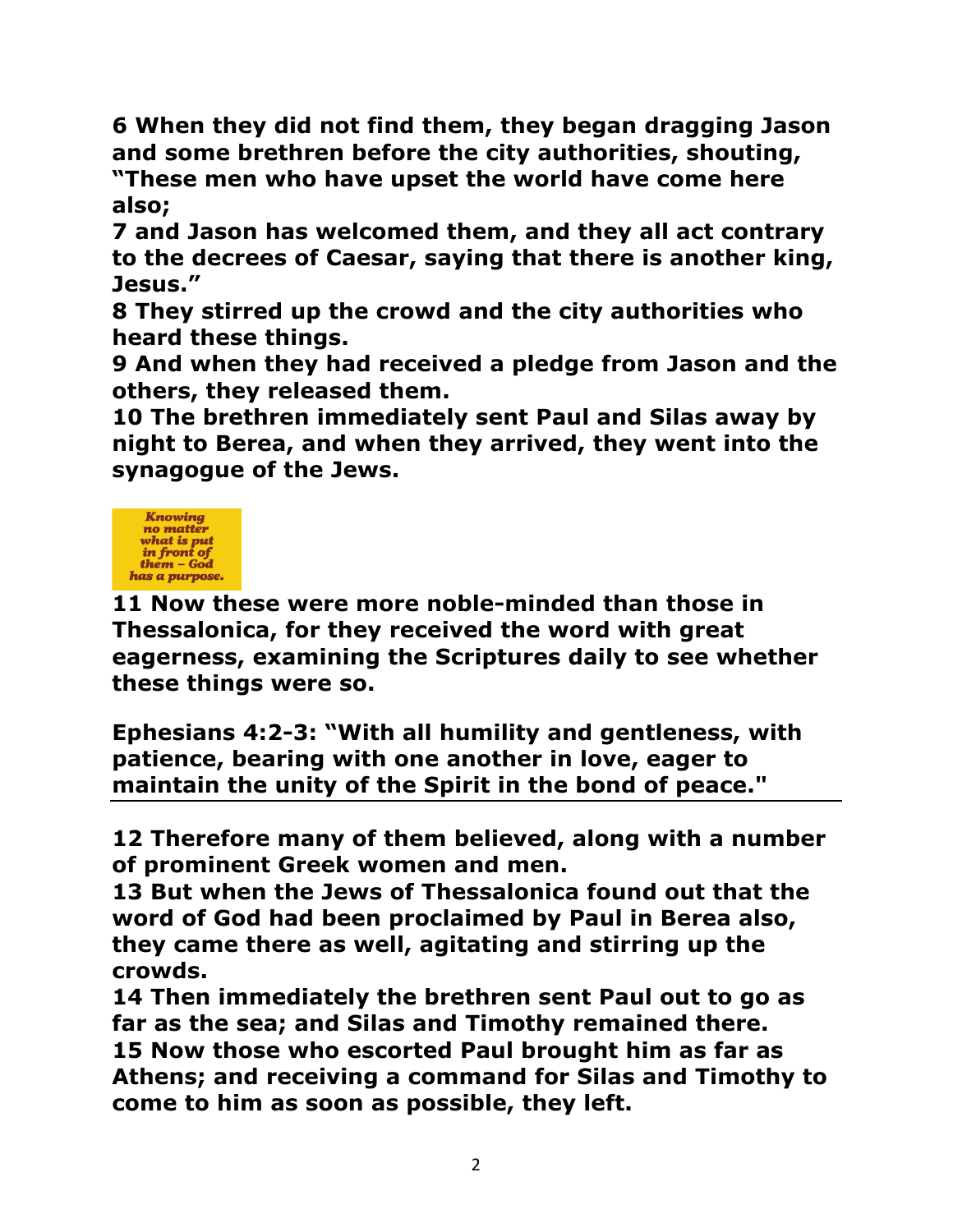## **16 Now while Paul was waiting for them at Athens, his spirit was being provoked within him as he was observing the city full of idols.**



**2 Kings 5:27 Therefore the leprosy of Naaman shall cling to you and your descendants forever." And he went out from his presence leprous, as white as snow.** 

**2 Kings 8:4 Then the king talked with Gehazi, the servant of the man of God, saying, "Tell me, please, all the great things Elisha has done."** 

**17 So he was reasoning in the synagogue with the Jews and the God-fearing Gentiles, and in the market place every day with those who happened to be present. 18 And also some of the Epicurean and Stoic philosophers were conversing with him. Some were saying, "What would this idle babbler wish to say?" Others, "He seems to be a proclaimer of strange deities,"—because he was preaching Jesus and the resurrection.** 

**19 And they took him and brought him to the Areopagus, saying, "May we know what this new teaching is which you are proclaiming?** 

**20 "For you are bringing some strange things to our ears; so we want to know what these things mean."**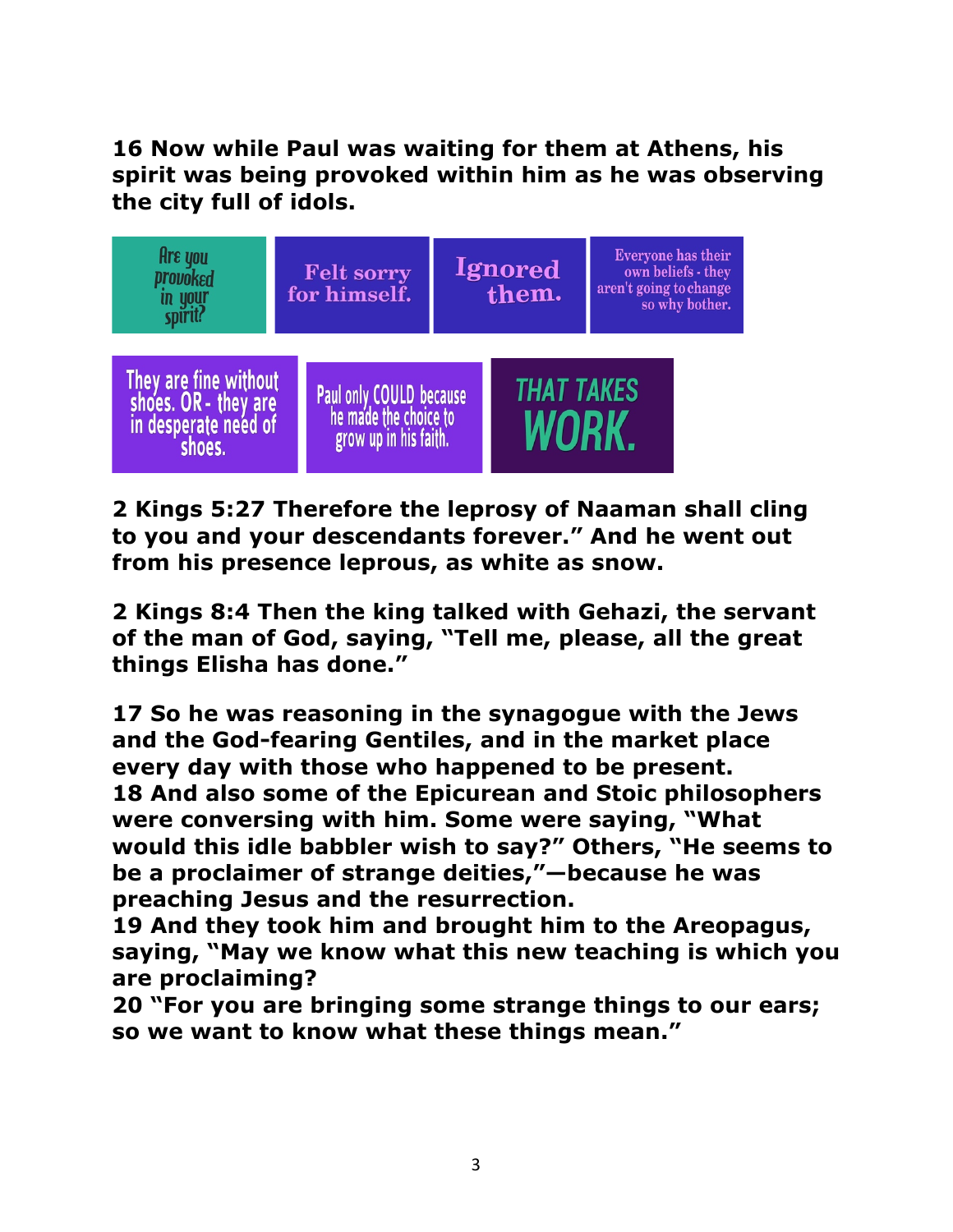**21 (Now all the Athenians and the strangers visiting there used to spend their time in nothing other than telling or hearing something new.)** 

**22 So Paul stood in the midst of the Areopagus and said, "Men of Athens, I observe that you are very religious in all respects.** 

**23 "For while I was passing through and examining the objects of your worship, I also found an altar with this inscription, 'TO AN UNKNOWN GOD.' Therefore what you worship in ignorance, this I proclaim to you.** 

**24 "The God who made the world and all things in it, since He is Lord of heaven and earth, does not dwell in temples made with hands;**

**25 nor is He served by human hands, as though He needed anything, since He Himself gives to all people life and breath and all things;** 

**26 and He made from one man every nation of mankind to live on all the face of the earth, having determined their appointed times and the boundaries of their habitation, 27 that they would seek God, if perhaps they might grope for Him and find Him, though He is not far from each one of us;** 

**28 for in Him we live and move and exist, as even some of your own poets have said, 'For we also are His children.' 29 "Being then the children of God, we ought not to think that the Divine Nature is like gold or silver or stone, an image formed by the art and thought of man.** 

Each idol revealed that these men and women of Athens had a great capacity for God. They knew there was something beyond man, and they were seeking for it.

I.

People who follow false religions just like the Athenian idol worshipers, they have the capacity for God we just need to tell them about the one true God.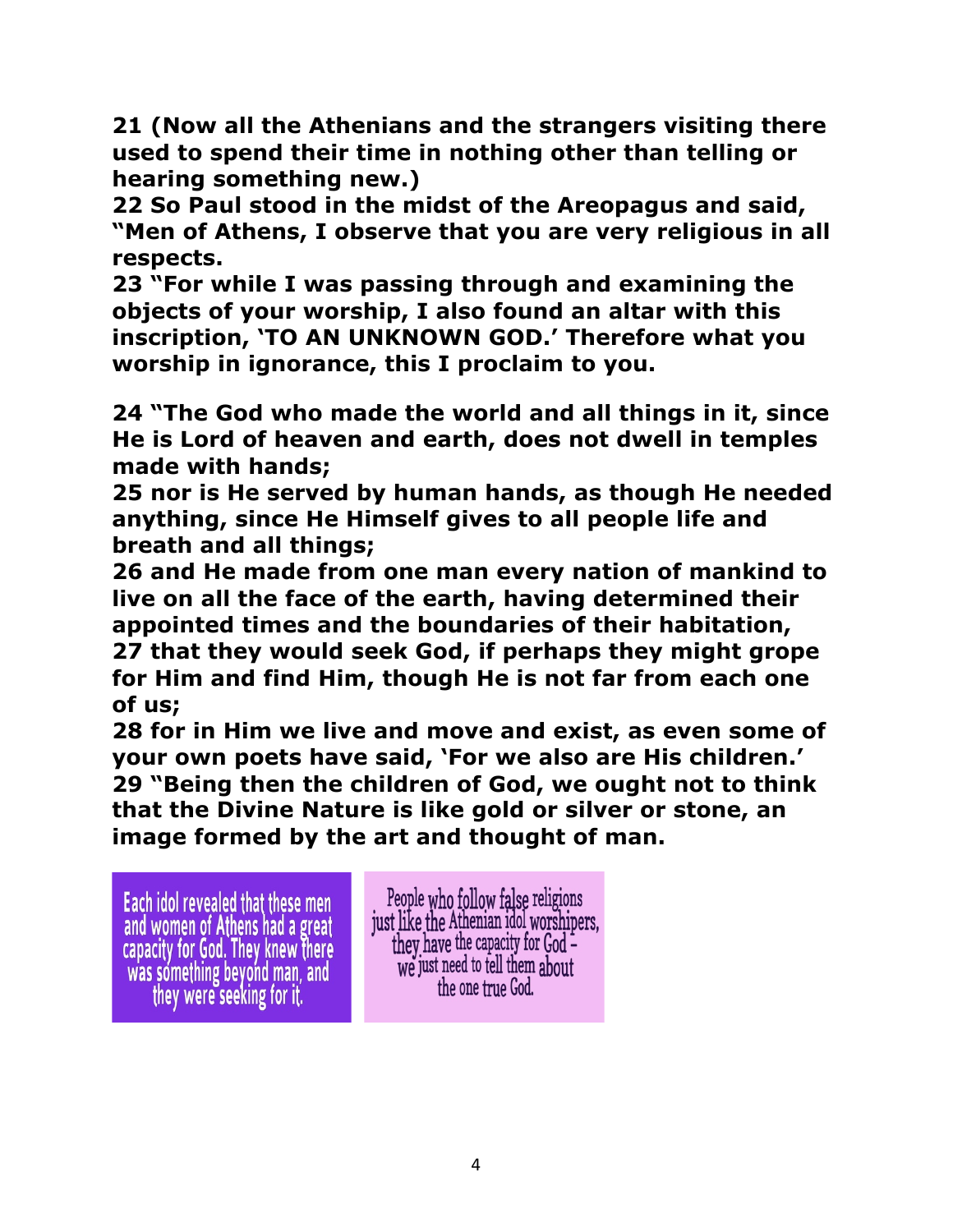**30 "Therefore having overlooked the times of ignorance, God is now declaring to men that all people everywhere should repent,** 

**31 because He has fixed a day in which He will judge the world in righteousness through a Man whom He has appointed, having furnished proof to all men by raising Him from the dead."** 

**32 Now when they heard of the resurrection of the dead, some began to sneer, but others said, "We shall hear you again concerning this."** 

**1 Corinthians 3:5 - Who then is Paul, and who is Apollos, but ministers through whom you believed, as the Lord gave to each one?** 

**6 I planted, Apollos watered, but God gave the increase. 7 So then neither he who plants is anything, nor he who waters, but God who gives the increase.** 

**8 Now he who plants and he who waters are one, and each one will receive his own reward according to his own labor.** 

**Coz Von –**

**I met Jesus at a conference of Christian managers. But his story is a little out of the ordinary.**

**The conference was hosted in a beautiful facility in Dallas, Texas, and the organizers had done a fantastic job at putting together a good program. We had great meetings and warm fellowship, and I learned a tremendous amount about good management practices.**

**But my greatest joy during the conference took place, not in one of the many excellent seminars, but in the hallway of the hotel where we stayed. That's where I met Jesus.**

**Jesus came walking down the hallway at the same time that I was praying that I could meet someone who needed**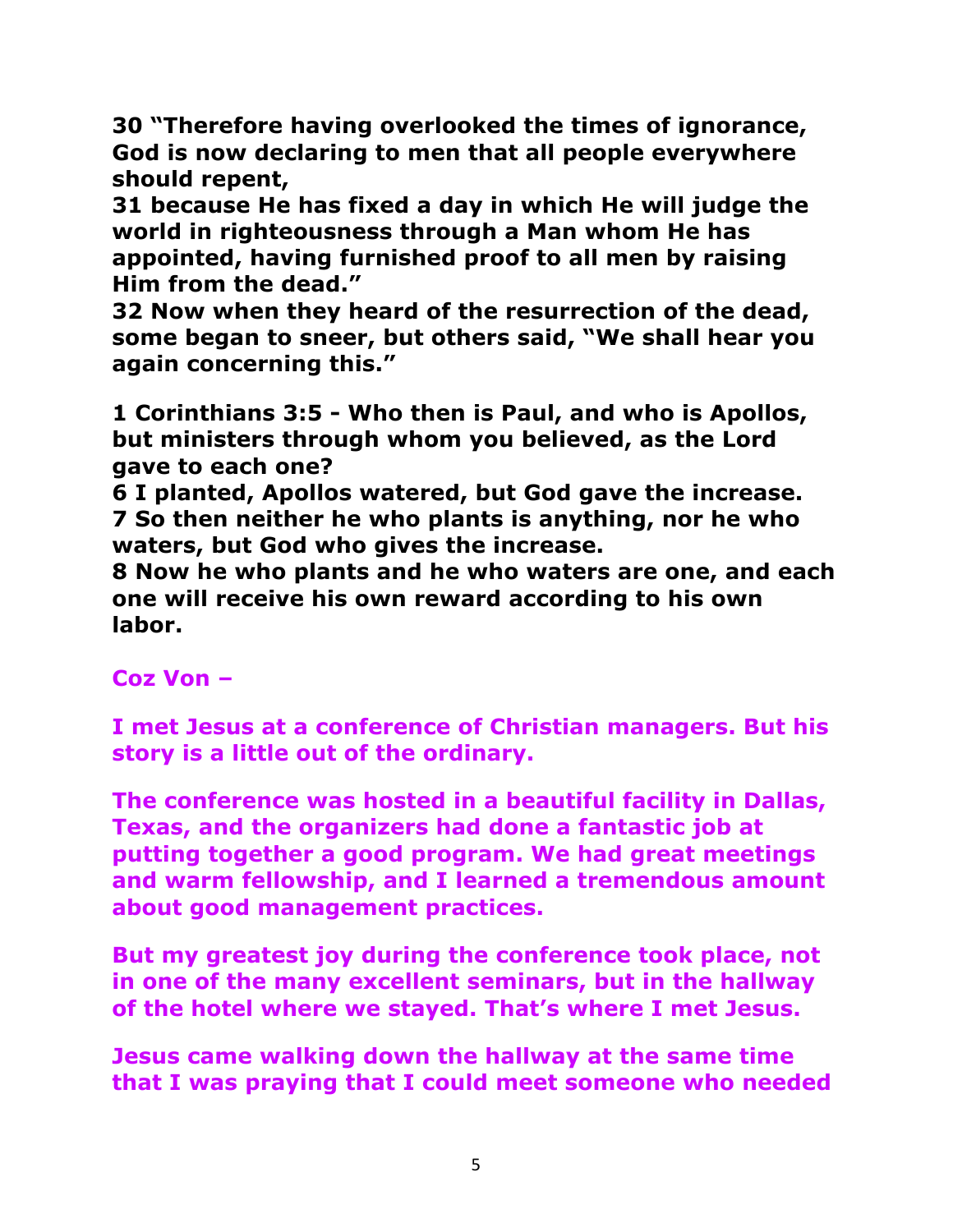**to meet, well, Jesus. You see, this Jesus is a custodian in the new, state-of-the-art facility where the convention was being held. When I saw his name tag, I switched into Spanish. We spoke together about Mexico, his native land, and about his family. I prayed silently for a way to share Jesus with Jesus.**

**I asked Jesus if he went to church. Jesus didn't go to church. How ironic. I asked Jesus if he had a Bible. Jesus didn't have a Bible. How odd.**

**Jesus' face lit up when I suggested that I would get him a Bible in Spanish if he desired. He pulled out his driver's license and gave me his home address so I could mail it to him. He promised me that he would visit one of the churches in his area.**

**Later that night, as I spoke to Jesus in prayer, He spoke to me about my newfound friend, Jesus. He knew that Jesus needed to have His Word now. So the following day a friend of mine agreed to take me to the store nearby so I might get a Bible for Jesus. We found one and headed back to the hotel. Now came the difficult task of finding Jesus in this huge facility of over 1,500 rooms. I prayed that I might find Jesus.**

**A concierge for the hotel was in the lobby seeking to assist guests navigate the expansive halls. I asked her, "Do you know Jesus?" She gave me a quizzical look.**

**Realizing that I had just made her rather uncomfortable, I restated my question. "Do you know the man Jesus who works here and how I might be able to contact him?" She said she did not know him. I told her that I was praying Jesus would walk up while we were talking together. She asked if I knew what department he worked in and what type of clothing he wore. As I tried to recall if he had been wearing a gray outfit or green, Jesus appeared.**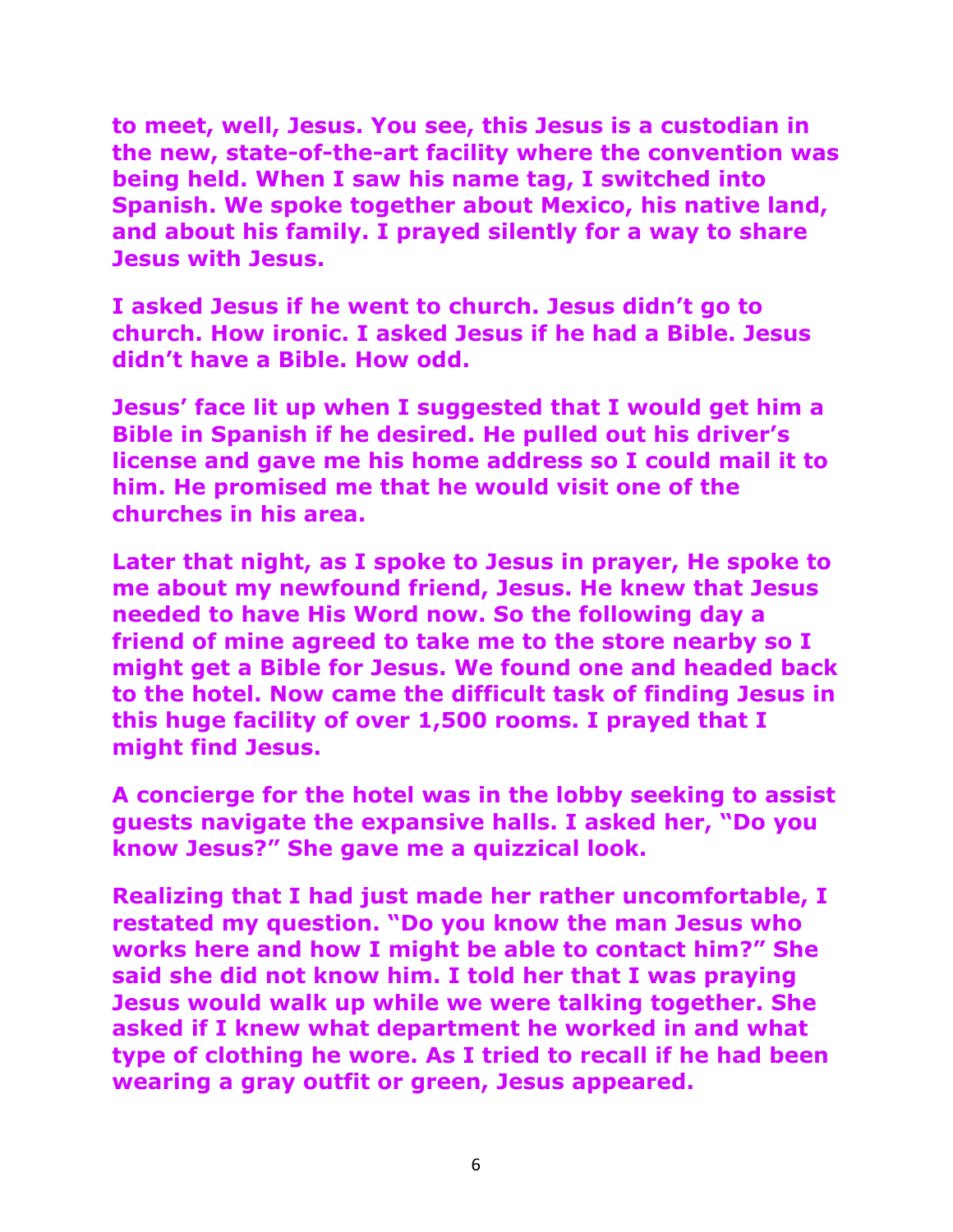**The concierge walked away saying, "That was God."**

**We greeted each other warmly, and I told Jesus that I had gone to the store to get him a Bible. I presented him with La Santa Biblia, and he was very grateful. There was a coworker with Jesus, a young woman from Mexico. I invited them to a quiet corner of the lobby so we could pray together.**

**My Spanish is a little rusty, so I was quite surprised that when we bowed our heads together and I began to pray, both Jesus and his co-worker repeated my words in humble supplication. The tone of the prayer changed, and so did my heart as I realized just how extraordinary my meeting with Jesus was at this conference. Jesus and his friend both asked Jesus to open their hearts, to reveal Himself to them, and to teach them to know Him personally as their Savior. As we parted from one another, I marveled.**

**Jesus now has a Bible. And Jesus will be going to church, because Jesus met Jesus.**



**There's a story about a proud young man who came to Socrates asking for knowledge. He walked up to the muscular philosopher and said, "O great Socrates, I come**